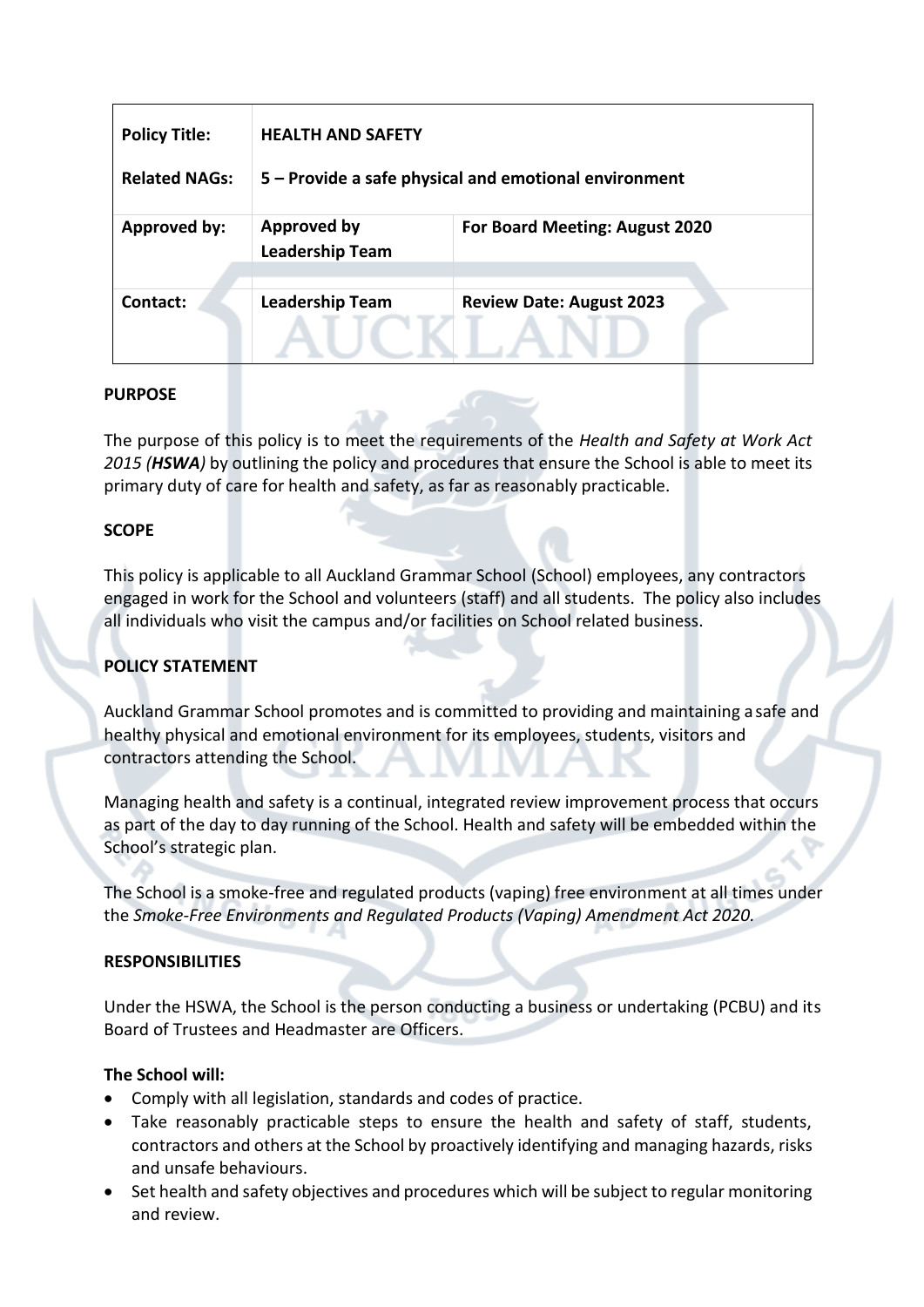- Have processesin place to identify all existing and new risks and take reasonably practicable steps to eliminate, isolate or minimise (where elimination is not reasonably practicable), risks to health and safety.
- Encourage employee consultation and participation via the School's Health and Safety Leadership Forum in matters related to health and safety.
- Work with contractors to develop agreed health and safety protocols.
- Ensure that all staff, students, and visitors are made aware of on-site emergency procedures.
- Provide information and training that will help anyone working the School to work in a safe and healthy manner.
- Implement effective communication systems for health and safety.
- Require and complete the accurate and timely reporting and recording of any health and safety incidents or near misses (including notifying the regulator of all notifiable events as soon as possible after becoming aware of the notifiable event). All reported incidents or near misses will be reviewed by the School to prevent a reoccurrence.
- Having in place systems of support for staff and students who are experiencing any health issues.
- Display 'no smoking or vaping' notices on all School-owned properties.

# **Employees and Contractors**

Every employee of the School and/or contractor will share in the commitment to this policy and is expected to play a vital and responsible role in maintaining a safe and healthy workplace through the following:

- Taking reasonable care for their own health and safety.
- Taking reasonable care that their acts or omissions do not adversely affect the health and safety of others.
- Complying, as far as they are reasonably able, with any instruction that is given by the School to allow it to comply with the HSWA or its regulations.
- Cooperating with any reasonable policy or procedure of the School relating to health and safety that has been notified to them.
- Taking reasonably practicable steps to eliminate risks when they are first identified.
- Reporting any risks to health and safety (including any hazards or potential hazards, incidents or near misses, injuries and illnesses) immediately to [clarify who/where these should be reported to? We also recommend clarifying who would be responsible for notifying notifiable events to WorkSafe?].
- Using appropriate protective equipment and wearing protective clothing.
- Cooperating with the monitoring of workplace risks and employee health.
- Participating in training and apply learning.

# **The Health and Safety Leadership Forum**

The Leadership Forum will:

- Instigate, develop and carry out measures designed to promote School staff and others' health and safety while on campus.
- Assist in developing standards, rules, policy and procedures relating to health and safety.
- Make recommendations to the Leadership Team on health and safety matters.
- Represent staff and others on health and safety matters.
- Promote the interests of staff and others who have raised health and safety risks.
- Refer complaints from staff and others about health and safety to the Leadership Team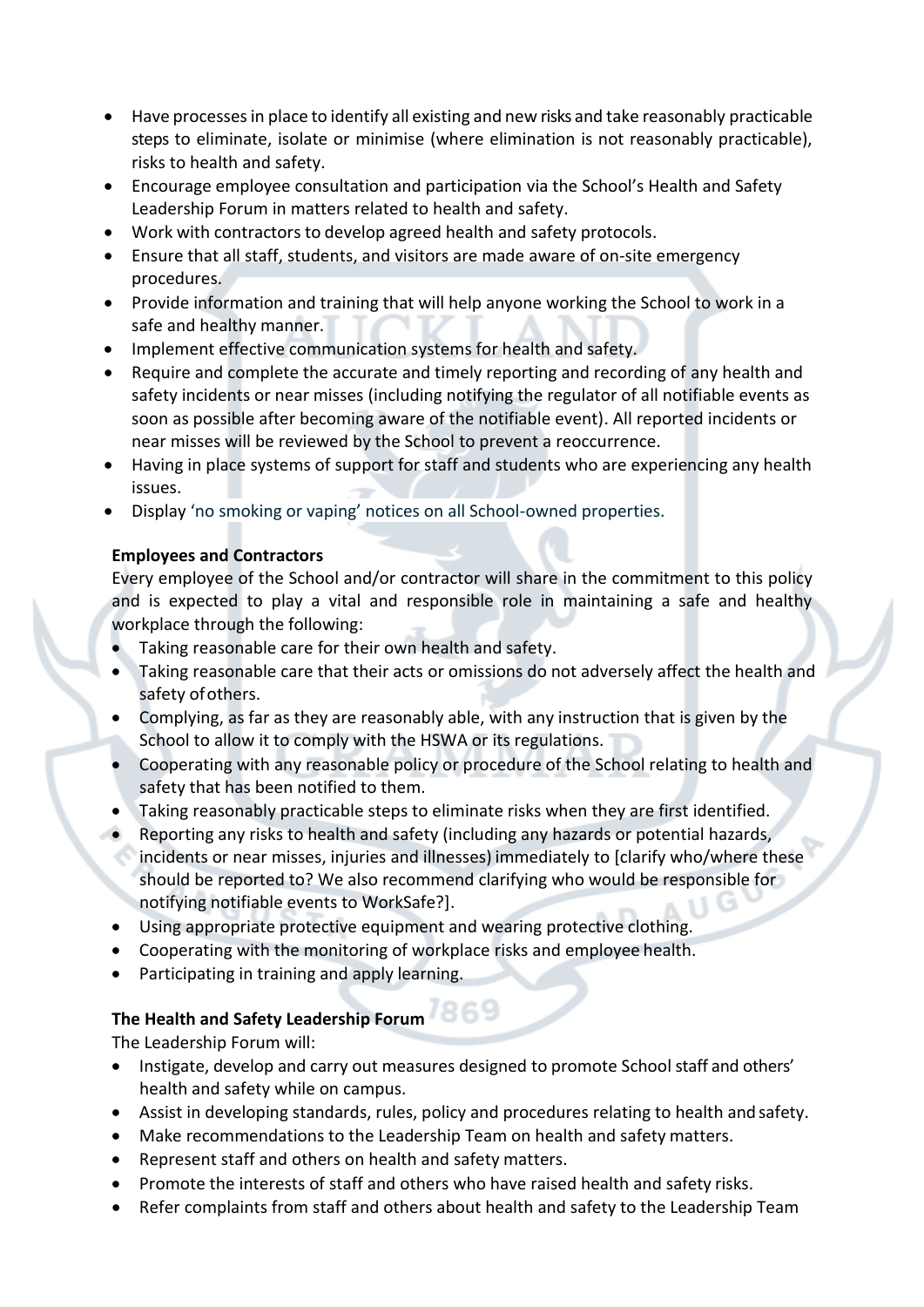for investigation.

# **Others (visitors, students, parents)**

Any other individuals on the School's campus will:

- Take reasonable care for their own health and safety.
- Take reasonable care that their actions or omissions do not adversely affect the health and safety of others.
- Comply, as far as they are reasonably able, with any reasonable policies, signs and instruction that are given by the School in relation to health and safety.

## **Risk and Hazard Management**

**ER ANGUSTA** 

The School is committed to improving the methods for systematically identifying, assessing and controlling risks and hazards in the workplace as required by health and safety legislation.

A "risk" refers to the possibility of something happening such as an injury or other negative outcome occurring.

A 'hazard' is a feature of a task or environment that may lead to injury or harm and relates to safety and health & environmental hazards.

Significant risks or hazards will be removed as a first choice or isolated from the person as a second choice. If it is not reasonably practicable to remove or isolate the risk or hazard, the School will reduce the effects of the hazard.

Significant issues which have not been removed will be regularly checked. (Where appropriate, staff and student exposure to significant hazards will be checked with the staff member's/student's consent).

All staff have a responsibility to identify any risk or hazard (physical, health & environmental) and report these to a member of the Leadership Team.

7869

AD AUGUSTY